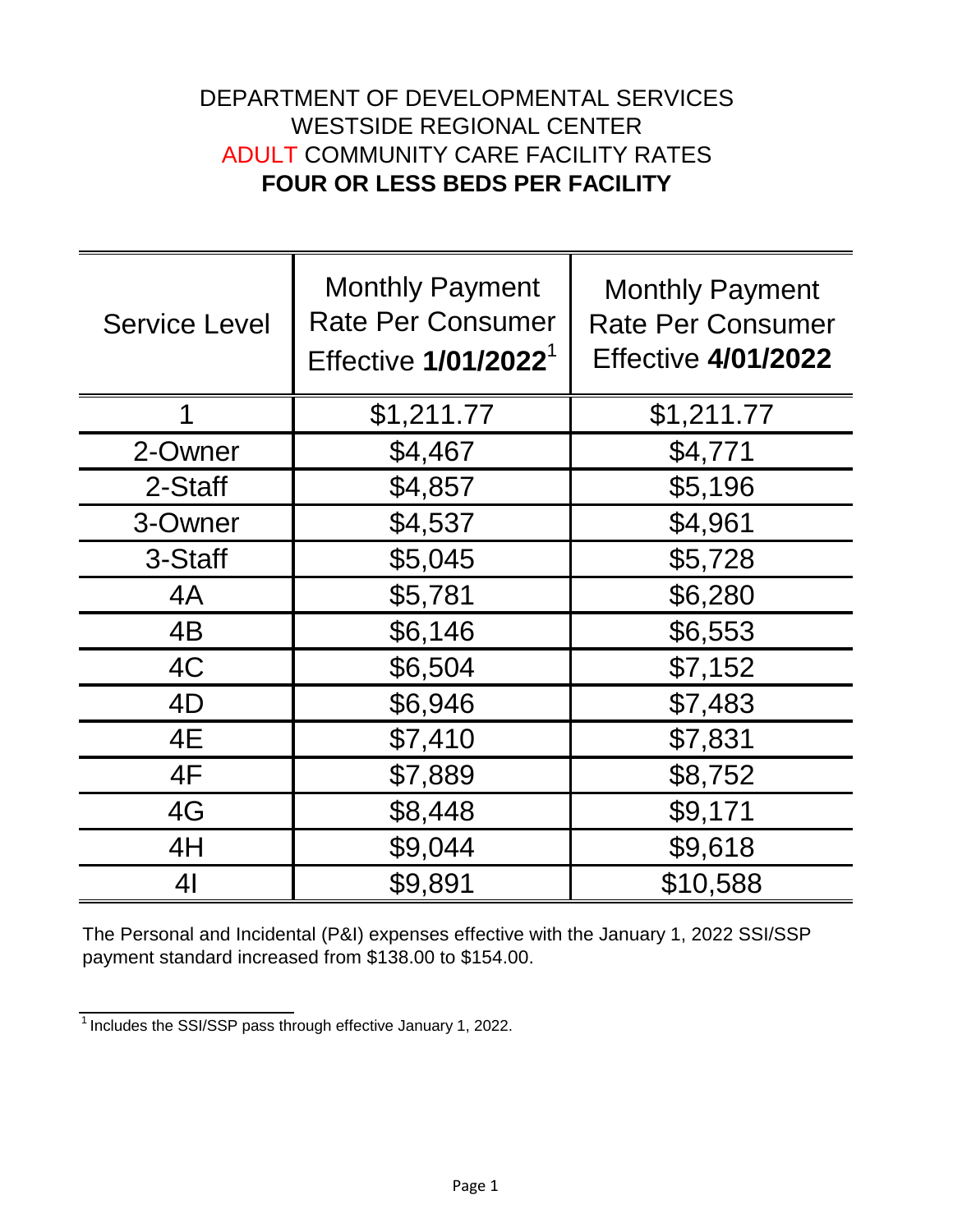## DEPARTMENT OF DEVELOPMENTAL SERVICES **FIVE OR SIX BEDS PER FACILITY** ADULT COMMUNITY CARE FACILITY RATES WESTSIDE REGIONAL CENTER

| <b>Service Level</b> | <b>Monthly Payment</b><br><b>Rate Per Consumer</b><br>Effective 1/01/2022 <sup>1</sup> | <b>Monthly Payment</b><br><b>Rate Per Consumer</b><br><b>Effective 4/01/2022</b> |
|----------------------|----------------------------------------------------------------------------------------|----------------------------------------------------------------------------------|
| 1                    | \$1,211.77                                                                             | \$1,211.77                                                                       |
| 2-Owner              | \$3,095                                                                                | \$3,461                                                                          |
| 2-Staff              | \$3,377                                                                                | \$3,768                                                                          |
| 3-Owner              | \$3,696                                                                                | \$4,249                                                                          |
| 3-Staff              | \$4,060                                                                                | \$4,800                                                                          |
| 4A                   | \$4,645                                                                                | \$5,239                                                                          |
| 4B                   | \$4,985                                                                                | \$5,494                                                                          |
| 4C                   | \$5,324                                                                                | \$6,106                                                                          |
| 4D                   | \$5,720                                                                                | \$6,403                                                                          |
| 4E                   | \$6,163                                                                                | \$6,735                                                                          |
| 4F                   | \$6,612                                                                                | \$7,637                                                                          |
| 4G                   | \$7,120                                                                                | \$8,018                                                                          |
| 4H                   | \$7,682                                                                                | \$8,439                                                                          |
| 41                   | \$8,476                                                                                | \$9,399                                                                          |

The Personal and Incidental (P&I) expenses effective with the January 1, 2022 SSI/SSP payment standard increased from \$138.00 to \$154.00.

 $\frac{1}{1}$  Includes the SSI/SSP pass through effective January 1, 2022.